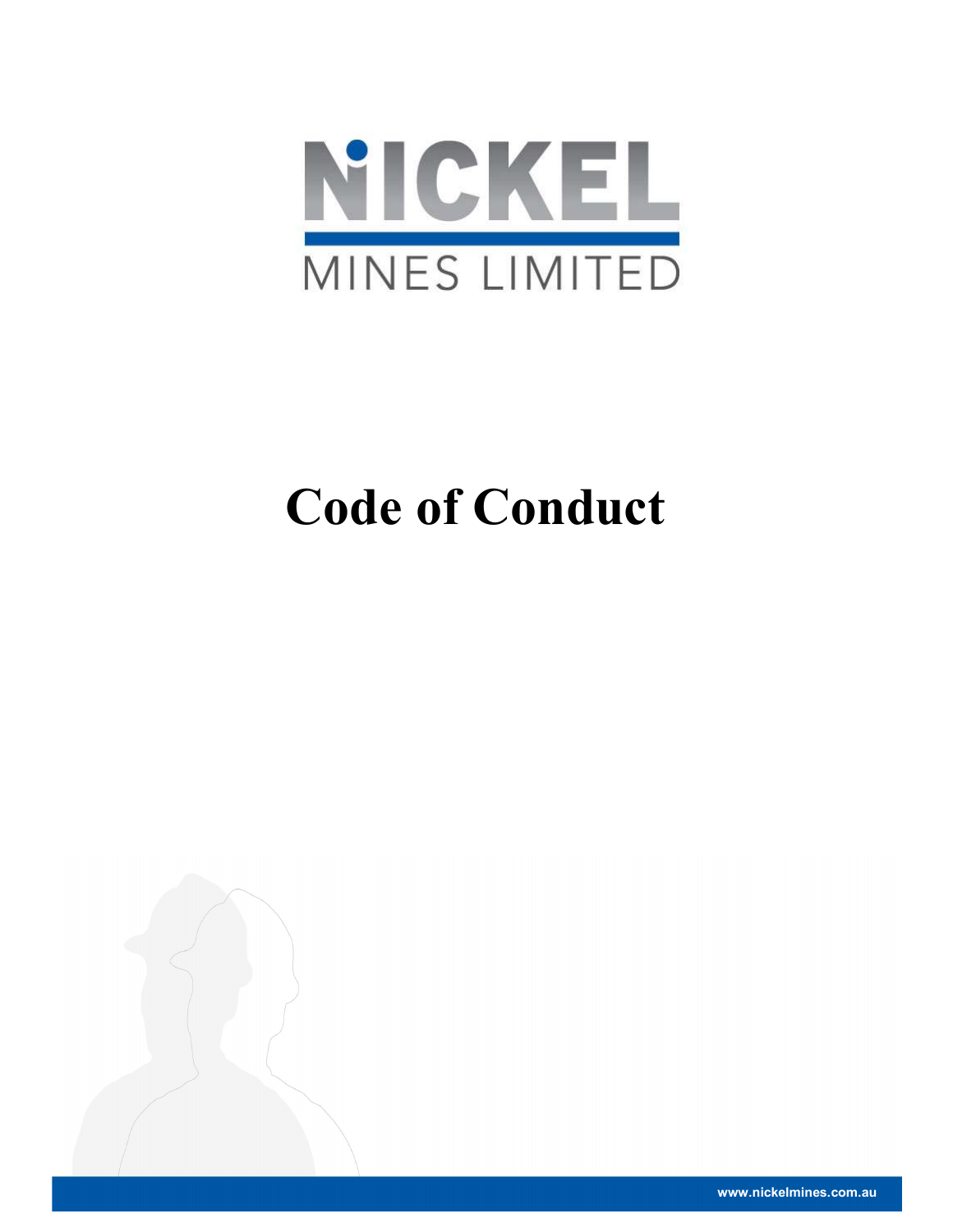# CODE OF CONDUCT

## Nickel Mines Limited ("Company")

## 1. Objectives

This Code of Conduct has been established by the board of directors (Board) of the Company and applies to all Personnel of the Company. The Company is committed to complying with all applicable laws and regulations and to delivering strong returns and shareholder value while also promoting shareholder and general market confidence in the Company. The Company is also committed to acting ethically and responsibly in its dealings with third parties. The Code of Conduct is designed to set out the practices which are necessary to maintain confidence in the Company's integrity.

In this Code of Conduct, "Personnel" means a director (executive or non-executive), officer, employee, authorised representative, contractor or consultant of any Company within the Nickel Mines Limited Group.

The objectives of this Code of Conduct are to ensure that:

- high standards of corporate and individual behaviour are observed by all Personnel;
- Personnel are aware of their responsibilities to the Company; and
- all persons dealing with the Company, whether it be Personnel, shareholders, suppliers or competitors, can be guided by the stated values and practices of the Company.

The Company is committed to complying with this Code of Conduct and requires all Personnel to comply with it. Personnel must comply with both the spirit as well as the letter of all laws and regulations which apply to the Company and the principles of this Code of Conduct. Further, Personnel should always use due care and diligence when fulfilling their role or representing the Company and should not engage in any conduct likely to bring discredit upon the Company.

## 2. Conflicts of Interest

A conflict of interest occurs when a Personnel's interests interfere, or appear to interfere, with the Company's interests. The Company expects Personnel to act honestly, with high standards of personal integrity and in good faith at all times and, in a manner which is in the best interests of the Company as a whole and that would not negatively affect the Company's reputation.

Personnel will conduct their personal activities in a manner that is lawful and avoids possible, actual or perceived conflicts of interest between the Personnel's personal interests and those of the Company. Personnel (other than directors) must promptly disclosed to the Chief Financial Officer any actual or potential conflict of interest of which they become aware. Directors (executive and nonexecutive) must promptly disclose to the Board any actual or potential conflict of interest of which they become aware.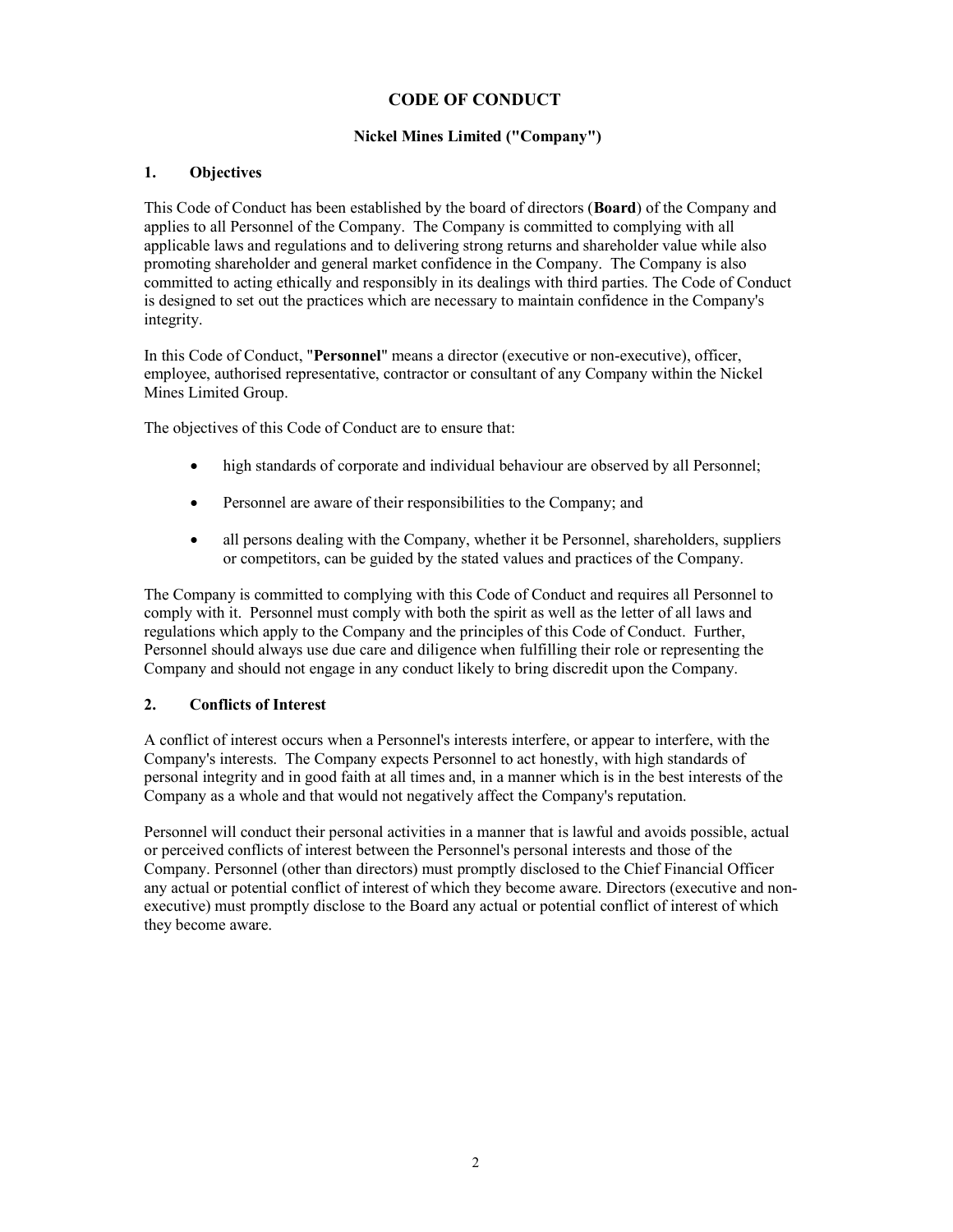# 3. Corporate Opportunities

Personnel will not:

- take advantage of the property or information of the Company or its customers, their position or opportunities arising from these, for personal gain or to cause detriment to the Company or its customers;
- use the Company's assets and property (including the Company's name) or information for any purposes other than lawful purposes authorised by the Board;
- enter into any arrangement or participate in any activity that would conflict with the Company's best interests or that would be likely to negatively affect the Company's reputation;
- disclose any of the Company's information, except where disclosure is permitted or required by the Company's constitution, law or ASX Listing Rules;
- offer or accept bribes, inducements, commissions or misuse company assets and resources.

## 4. Trading in Securities

Personnel will ensure that all trading in securities, including trading in securities of the Company, is in accordance with the Company's Securities Trading Policy. The purpose of the Securities Trading Policy is to ensure compliance with the law and to minimise the scope for misunderstandings or suspicions regarding Personnel trading in securities while in possession of non-public price sensitive information.

#### 5. Confidentiality

Personnel will maintain and protect the confidentiality of the Company's information, except where disclosure is allowed by the Board or is required by law.

Personnel will not make improper use of any information acquired by virtue of being an Employee, including the use of that information for personal gain or the gain of another party or in breach of a person's privacy.

#### 6. Responsibilities to key stakeholders

Personnel will always deal with shareholders, customers, suppliers, competitors and other Personnel in a manner that is lawful, diligent and fair and with honesty, integrity and respect.

#### 7. Compliance with applicable laws, regulations and rules

Personnel will always act in a manner that is compliant with all laws and regulations that apply to the Company and its operations.

Personnel will act in compliance with this Code of Conduct and the Company's other policies.

Personnel will not knowingly participate in any illegal or unethical activity.

Personnel shall report any actual or potential breaches of law, this Code of Conduct or the Company's other policies to the Company's Audit and Risk Committee. If ever in doubt, Personnel should seek advice immediately.